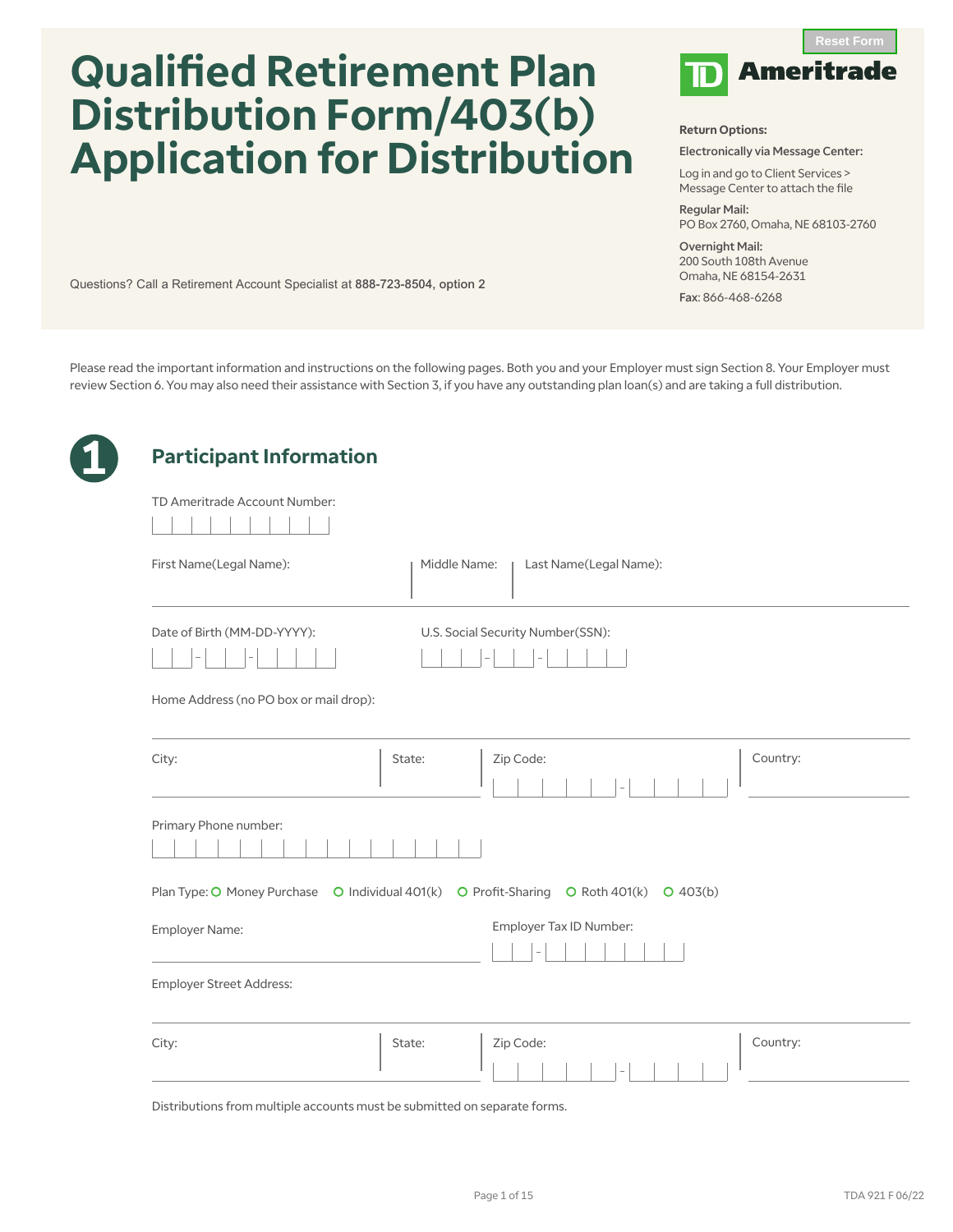

## **Reason for Distributions** *(Please check one box and complete the applicable blanks.)*

**PLEASE NOTE**, a direct rollover or Roth conversion is NOT a valid triggering event. A triggering event would still need to be indicated below. See section 7 for the definition of an eligible rollover distribution.

Participants of Qualified Retirement Plans generally must meet a triggering event in order to distribute funds held in the plan. Events that trigger distributions will depend on the plan type and the options elected by the adopting employer. If you have any questions please consult your Plan Administrator or the plan documents.

**\***Unless the distribution is directly rolled over to a Traditional IRA, Roth IRA, or transferred to another Qualified Retirement Plan, a **Mandatory Tax Withholding at a rate of 20% will apply to distributions that are eligible for rollover**.

#### **Triggering Events:**

- C Attainment of Normal Retirement Age Consult with Plan Administrator concerning the normal retirement age as indicated in the plan.
- C Termination of Employment Severed employment with the sponsor of the Qualified Retirement Plan.
- C Plan Termination Qualified Retirement Plan is being terminated by the adopting employer. Questions related to proper plan termination, including the filing of Form 5500, should be directed to a qualified tax professional.
- C In-Service Distributions If the plan allows a Participant may be able to take distributions that do not meet the normal triggering events. Please note that special circumstances and maximum amounts revolve around In-Service distributions. See your Plan Administrator or plan documents for additional information.
- C Disability Distribution (Account Owner must be totally and permanently disabled as outlined in Internal Revenue Code 72(t). Clients are encouraged to attach a current copy of a physician's statement, IRS Schedule R, or Social Security disability benefits letter.)
- C Death Distribution You must have an established Qualified Plan Beneficiary Account.
- C Death Distribution directly rolled over into spouse's IRA or Non-Spouse Beneficiary IRA You must have an established Qualified Plan Beneficiary Account and a Beneficiary IRA or Spousal IRA.
- C Early Distribution Please check one option below and see your tax advisor for guidance.
	- C 72(t) systematics Exception applies under IRS Code Section 72(t). Prior to the Participant's attainment of age 59½, in substantially equal installments payable over the life expectancy of the Participant or the joint life expectancy of the Participant and Participant's benefici0ary.
	- C Separation Separation from service after age 55.
	- C Medical Deductible medical expenses under Section 213.
- C Required minimum Distribution (RMD) Important: If your spouse is the beneficiary and is more than 10 years younger than you, please indicate here.
	- C Please provide spouse's date of birth (MM-DD-YYYY): . Any amounts requested over the calculated Required Minimum Distribution are subject to a mandatory 20% tax withholding.
- C Divorce Distribution This distribution is pursuant to a Qualified Domestic Relations Order or marital settlement agreement, which meets the requirements of IRS Code Section 414(p).
- C Hardship Needed to satisfy an immediate and heavy financial need. See your Plan Administrator or plan documents for additional information.



## **Payment Amounts** *(Please check one box and complete the applicable blanks.)*

C Full distribution in cash. I wish to terminate this account. Securities must be liquidated in order to process an external distribution. Securities will be moved in kind for distributions to other TD Ameritrade accounts.

- 1. Do you have any outstanding plan loans? O Yes O No.
	- If yes, what is the outstanding loan balance for this account? \$
- 2. If this is a ROTH 401k, what is the Principal Amount of the outstanding loan(s)? \$

(Please contact your employer or Plan Administrator to obtain this information and to verify that your loan is in good standing. TD Ameritrade does not maintain or track loan balances. When issuing a full distribution, we are required to withhold 20% of the loan balance from the gross distribution amount and report the "loan offset" on IRS Form 1099-R. This may result in multiple Forms 1099-R for the account.)

C Partial one-time distribution in the amount of \$\_\_\_\_\_\_\_\_\_\_\_\_\_\_\_\_\_\_\_ in cash.

C Partial one-time distribution of the securities listed below:

| <b>Name of Asset</b> | <b>Quantity of Shares</b> | <b>Name of Asset</b> | <b>Quantity of Shares</b> |  |  |  |  |
|----------------------|---------------------------|----------------------|---------------------------|--|--|--|--|
|                      |                           |                      |                           |  |  |  |  |
|                      |                           |                      |                           |  |  |  |  |
|                      |                           |                      |                           |  |  |  |  |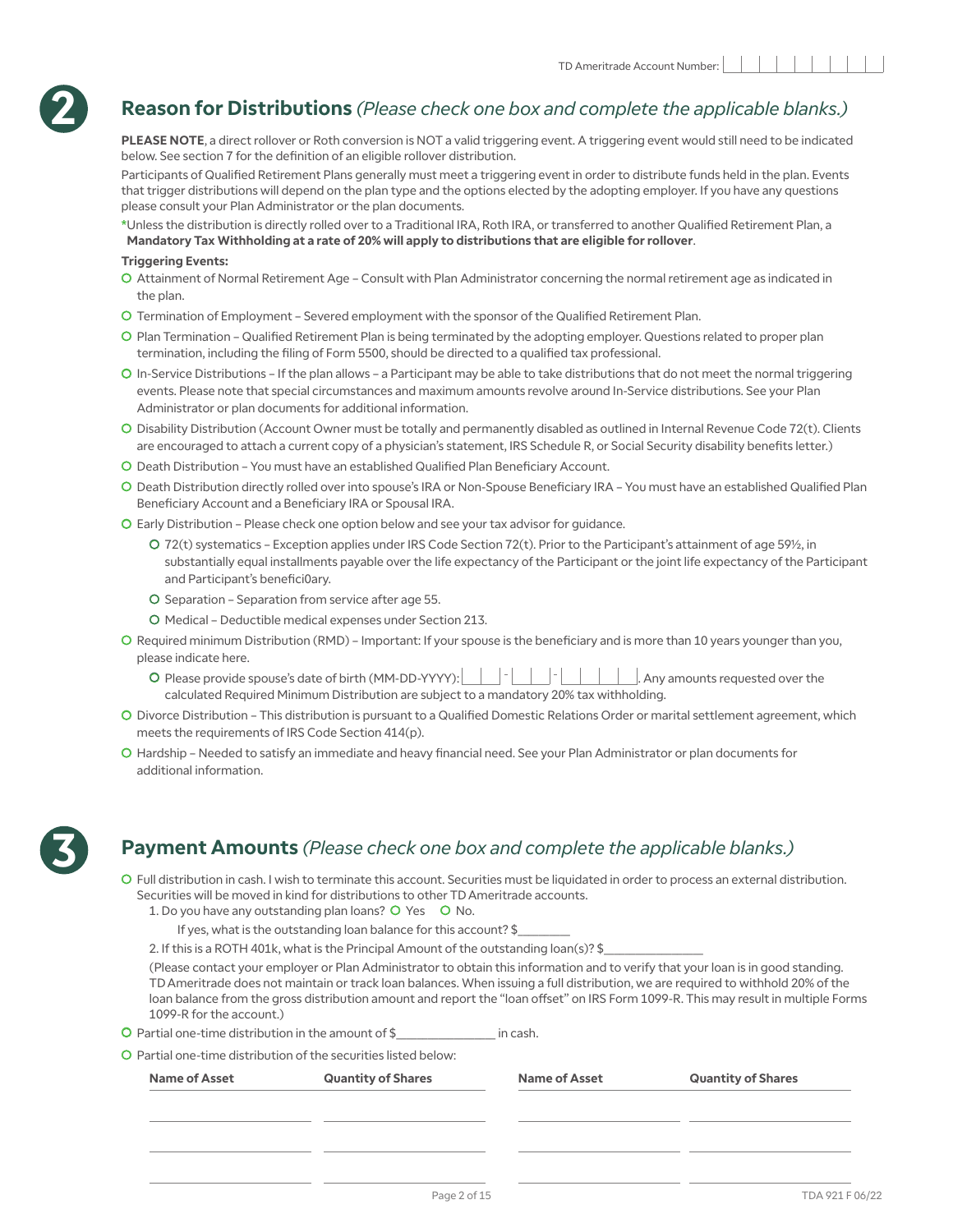

## **Distribution Method**

**I instruct TD Ameritrade Clearing, Inc. to distribute the amount stated in the following manner:**

|                                   | O Send distribution(s) as a direct rollover to:                                                                                              |        |                                                                                                                                                                                                                                                      |                  |                                                 |
|-----------------------------------|----------------------------------------------------------------------------------------------------------------------------------------------|--------|------------------------------------------------------------------------------------------------------------------------------------------------------------------------------------------------------------------------------------------------------|------------------|-------------------------------------------------|
|                                   | 1. My TD Ameritrade retirement account number:                                                                                               |        |                                                                                                                                                                                                                                                      |                  |                                                 |
| Type of account: O IRA            |                                                                                                                                              |        | O Roth IRA (if from a Roth Qualified Plan)                                                                                                                                                                                                           | O IRA-SEP        |                                                 |
|                                   | O Profit Sharing Plan O Money Purchase Pension Plan                                                                                          |        |                                                                                                                                                                                                                                                      | $O$ 401(k)       | $O$ 403(b)                                      |
|                                   | 2. An IRA or other eligible retirement plan at my successor trustee.                                                                         |        |                                                                                                                                                                                                                                                      |                  |                                                 |
| Name of Successor Trustee:        |                                                                                                                                              |        |                                                                                                                                                                                                                                                      |                  |                                                 |
|                                   |                                                                                                                                              |        |                                                                                                                                                                                                                                                      |                  |                                                 |
| Address:                          |                                                                                                                                              |        |                                                                                                                                                                                                                                                      |                  |                                                 |
|                                   |                                                                                                                                              |        |                                                                                                                                                                                                                                                      |                  |                                                 |
| City:                             |                                                                                                                                              | State: | Zip Code:                                                                                                                                                                                                                                            |                  | Country:                                        |
|                                   |                                                                                                                                              |        |                                                                                                                                                                                                                                                      |                  |                                                 |
| Type of account: O IRA            |                                                                                                                                              |        | O Roth IRA (if from a Roth Qualified Plan)                                                                                                                                                                                                           | <b>O</b> IRA-SEP |                                                 |
|                                   | O Profit Sharing Plan O Money Purchase Pension Plan                                                                                          |        |                                                                                                                                                                                                                                                      | $O$ 401(k)       | $O$ 403(b)                                      |
|                                   | O Direct Conversion to my TD Ameritrade Roth IRA account number:<br>be subject to a 10% early withdrawal penalty if you are under age 591/2. |        | (for non-Roth Qualified Plans). (A Roth conversion is a taxable event. Please consult your tax advisor for guidance.)<br>Any amounts withheld for taxes and not replaced into your Roth IRA within 60 days will be considered a distribution and may |                  |                                                 |
| O Check Delivery Method:          |                                                                                                                                              |        |                                                                                                                                                                                                                                                      |                  |                                                 |
| O U.S. First-Class Mail (default) |                                                                                                                                              |        |                                                                                                                                                                                                                                                      |                  |                                                 |
| O Overnight at My Expense         |                                                                                                                                              |        |                                                                                                                                                                                                                                                      |                  |                                                 |
|                                   | O Pick Up at Branch: Branch Name/Location:                                                                                                   |        |                                                                                                                                                                                                                                                      |                  |                                                 |
|                                   | Date of Pickup:<br>branch location)                                                                                                          |        |                                                                                                                                                                                                                                                      |                  | (minimum of two business days if not faxed from |
|                                   | O Alternate Address (If not selected, check will be mailed to address on record)                                                             |        |                                                                                                                                                                                                                                                      |                  |                                                 |

C This is to mail to alternate address AND update my address of record. Address:

| City: | State: | Zip Code:                | Country: |
|-------|--------|--------------------------|----------|
|       |        | $\overline{\phantom{a}}$ |          |

C Alternate Payee

Name: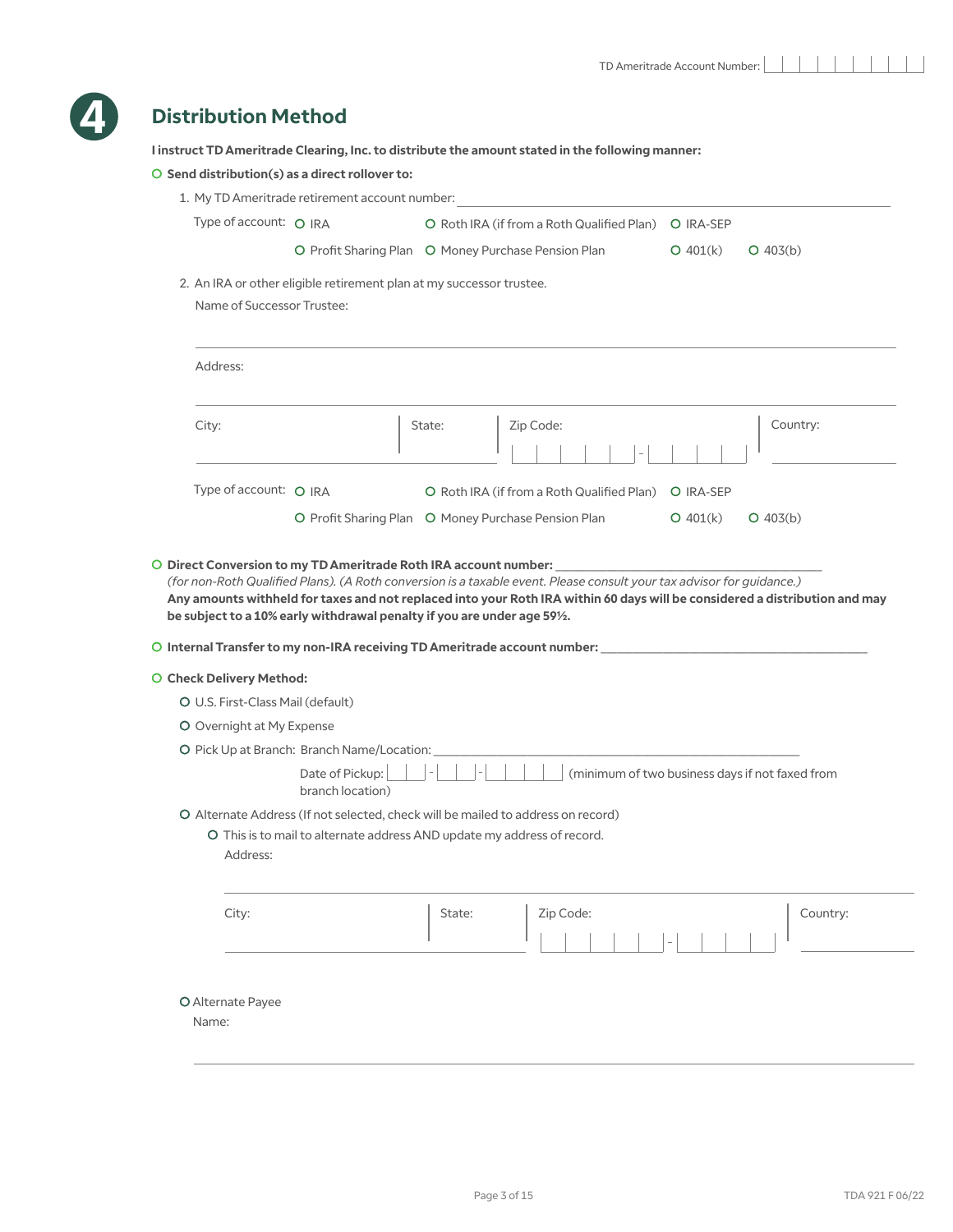C **Wire\*** *(at my expense)*:

Name on Bank Account:

| <b>Bank Name:</b>          | Phone Number:<br>$\sim$ 1 $\sim$ 1 |
|----------------------------|------------------------------------|
| City:                      | State:                             |
| <b>ABA/Routing Number:</b> | <b>Bank Account Number:</b>        |

**\***Please attach letter of instruction for two banks, brokerage, and escrow wires to ensure we have all the information needed to process your request. For International Wires, please attach the Wire Request (International) form to your IRA Distribution form to ensure all required information is included to complete your request. This form can be located at [tdameritrade.com.](tdameritrade.com)

#### C **ACH**

Electronic (ACH) to my Checking or Savings *\*must have previously established connection with this bank via the website\** For previously set up ACH Bank, enter the nickname assigned to the setup or last 4 of the bank account number:



## **Tax Withholding Election** *(Required.)*

For nonperiodic payments, the default withholding rate is 10%. You can choose to have a different rate by entering a rate between 0% and 100%. Generally, you can't choose less than 10% for payments to be delivered outside the United States and its possessions.

For an eligible rollover distribution, the default withholding rate is 20%. You can choose a rate greater than 20% by entering the rate below. You may not choose a rate less than 20%.

#### **FEDERAL WITHHOLDING ELECTION**

- C Please withhold taxes from my distribution at the default rate of 10%.
- C Please withhold taxes from my distribution at a rate of: \_\_\_\_\_\_\_% (Enter rate as a whole number between 0%-100%, no decimals).

Complete this line if you would like a rate of withholding that is different from the default withholding rate. For more information on IRS withholding tables and instructions on Form W-4R/OMB No. 1545-0074 Dept. of Treasury, Internal Revenue Service and the related worksheets, please visit [irs.gov/pub/irs-pdf/fw4r.pdf.](irs.gov/pub/irs-pdf/fw4r.pdf) For your convenience, a federal income tax withholding calculator can be found at <irs.gov/W4App>.

#### 2022 Federal Marginal Rate Tables

You may use these tables to help you select the appropriate withholding rate for this payment or distribution. Add your income from all sources and use the column that matches your filing status to find the corresponding rate of withholding.

|                       | Single or Married filing separately |                                                            | Married filing jointly<br>or Qualifying widow(er) | Head of household     |                                   |  |
|-----------------------|-------------------------------------|------------------------------------------------------------|---------------------------------------------------|-----------------------|-----------------------------------|--|
| Total income<br>over- | Tax rate for every<br>dollar more   | Total income<br>Tax rate for every<br>dollar more<br>over- |                                                   | Total income<br>over- | Tax rate for every<br>dollar more |  |
| \$0                   | 0%                                  | \$0<br>0%                                                  |                                                   | \$0                   | 0%                                |  |
| 12,950                | 25,900<br>10%                       |                                                            | 10%                                               | 19,400                | 10%                               |  |
| 23,225                | 46,450<br>12%                       |                                                            | 12%<br>34,050                                     |                       | 12%                               |  |
| 54,725<br>22%         |                                     | 109,450                                                    | 22%                                               | 75,300                | 22%                               |  |
| 102,025               | 24%                                 | 204,050                                                    | 24%                                               | 108,450               | 24%                               |  |
| 183,000               | 32%                                 | 366,000                                                    | 32%                                               | 189,450               | 32%                               |  |
| 228,900               | 35%                                 | 457,800                                                    | 35%                                               | 235,350               | 35%                               |  |
| 552.850*              | 37%                                 | 673.750                                                    | 37%                                               | 559,300               | 37%                               |  |

\* If married filing separately, use \$336,875 instead for this 37% rate.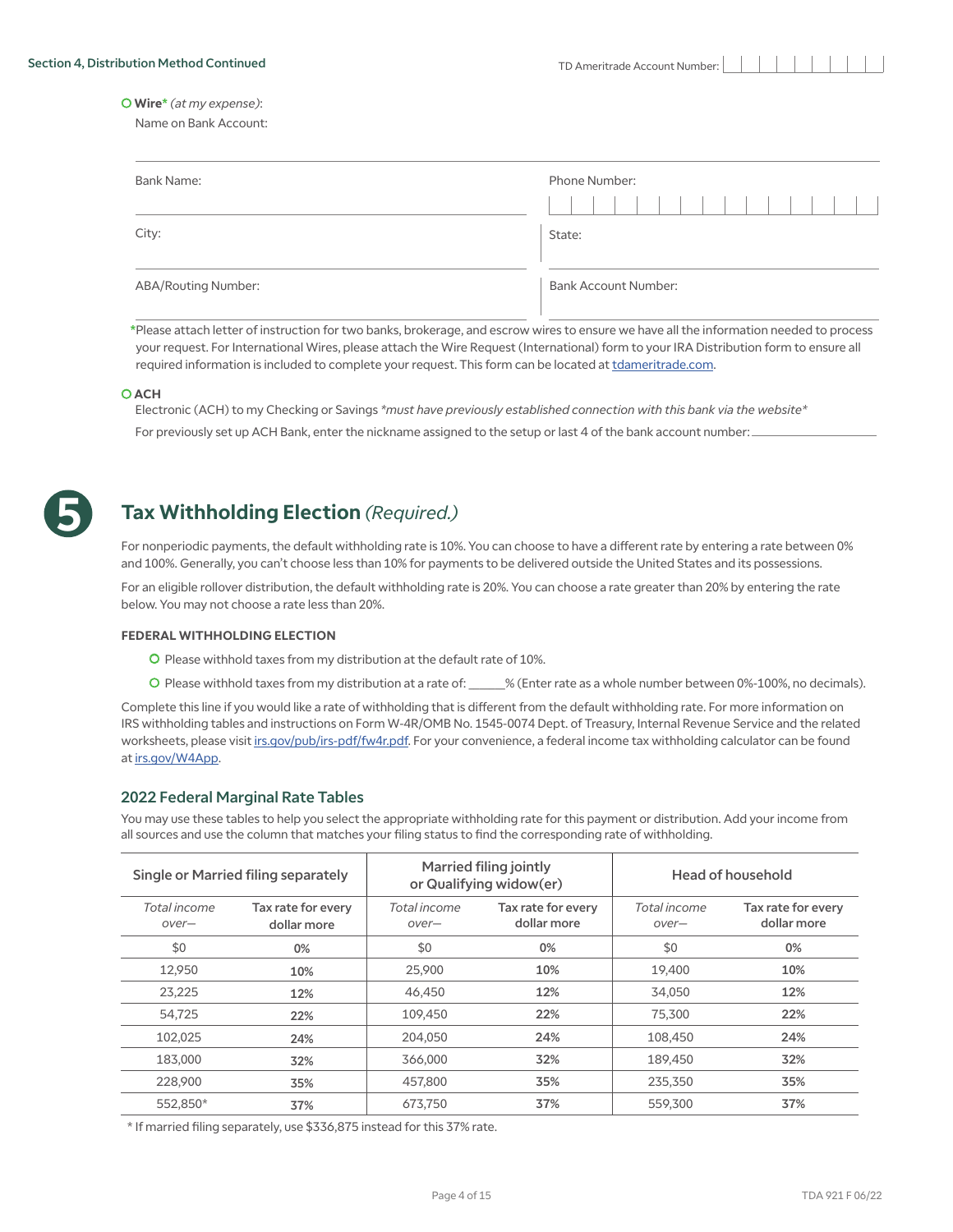#### **STATE WITHHOLDING ELECTION**

In some cases, you may elect not to have state tax withheld, or you may tell us how much you would like us to withhold. In other cases, TD Ameritrade Clearing, Inc. is required by federal and/or state statutes to withhold a percentage of your IRA distribution for income tax purposes.

If you do not make an election, we will automatically apply withholding (if required) at the maximum rate based on your state of residency. For your reference, we have posted state withholding guidelines at tdameritrade.com/withholding.html.

I declare my permanent state of residence is (state):  $\blacksquare$ , and that my election should reflect the requirements of that state.

If a permanent state of residence is not noted, we will default to the state on record.

Please make your election below:

- C I elect NOT to have state income tax withheld effective (MM-DD-YYYY): .
- O Please withhold taxes from my distribution at a rate of:  $\frac{9}{2}$  or \$

**Please note:** TD Ameritrade Clearing, Inc. advises you to contact your tax professional before making any election regarding state withholding elections. State law is subject to change, and TD Ameritrade Clearing, Inc. is not responsible for changes in state law that occur after the publication date of this form.



## **Waiver Election** *(Participant's election to waive Qualified Joint and Survivor Annuity.) (Does not apply to 403(b) Distributions.)*

(Please complete both elections only if you are a married Participant in a Money Purchase Pension Plan or a Profit Sharing Plan which has received a transfer of assets from a Money Purchase Pension Plan, and you wish to waive the annuity form of benefit.)

#### **Employer**

The Waiver Election is applicable to all Money Purchase Pension Plans and Target Benefit Plans. It also applies to Profit Sharing Plans and 401(k) Plans if you did not select the REA Safe Harbor found in the Adoption Agreement. If you did select the REA Safe Harbor provision, please place a check mark in the indicated box.

C As the EMPLOYER, I attest that this section DOES NOT apply to my plan.

#### **Participant**

If this election applies (that is, the box is not checked) and you want to waive the Qualified Joint and Survivor Annuity, you and your spouse must complete the Waiver Election section.

- A. Qualified Joint and Survivor Annuity Waiver Election. Your plan benefit must be paid out in the form of a Qualified Joint and Survivor Annuity ("QJSA") unless you check the following election:
	- C I hereby acknowledge having read the attached QJSA Notice. I hereby certify that I am married, and I understand my right to waive the Qualified Joint and Survivor Annuity (with my spouse's consent), and the financial effect of such a waiver.
	- C I hereby elect NOT to receive my benefits under the plan in the form of a Qualified Joint and Survivor Annuity. I understand that this election may be made at any time during the 90-day period ending on the date the retirement benefits begin, and that I may only revoke this waiver at any time with the consent of my spouse. If I make this waiver, my beneficiary may determine the form of benefit in the event of my death.
- B. Qualified Preretirement Survivor Annuity Election. Your plan's death benefit must be paid to your beneficiary(ies) in the form of an annuity unless you check the following election:
	- C I hereby acknowledge that I have read this notice and election form. I understand my right to waive the Qualified Preretirement Survivor Annuity, the time period during which I may waive, and the financial effect of a waiver of the Qualified Preretirement Survivor Annuity.
	- C I hereby elect NOT to have my benefit under the plan paid in the form of a Qualified Preretirement Survivor Annuity in the event my benefits have not begun at the time of my death. I understand that I may revoke this waiver at any time only with the consent of my spouse. If I make this waiver, my beneficiary may determine the form of benefit in the event of my death.
- C. Spousal Consent. (Spousal consent required to waive Qualified Joint and Survivor Annuity.) I am the spouse of the Participant named above. I hereby consent to my spouse's election not to have benefits under his or her plan paid in the form of a Qualified Joint and Survivor Annuity. I understand that by consenting to my spouse's waiver, I may be forfeiting benefits I would be entitled to receive when my spouse dies. (I also understand that my consent cannot be revoked unless my spouse revokes the above waiver.) I hereby elect to waive the Qualified Joint and Survivor Annuity form of payment.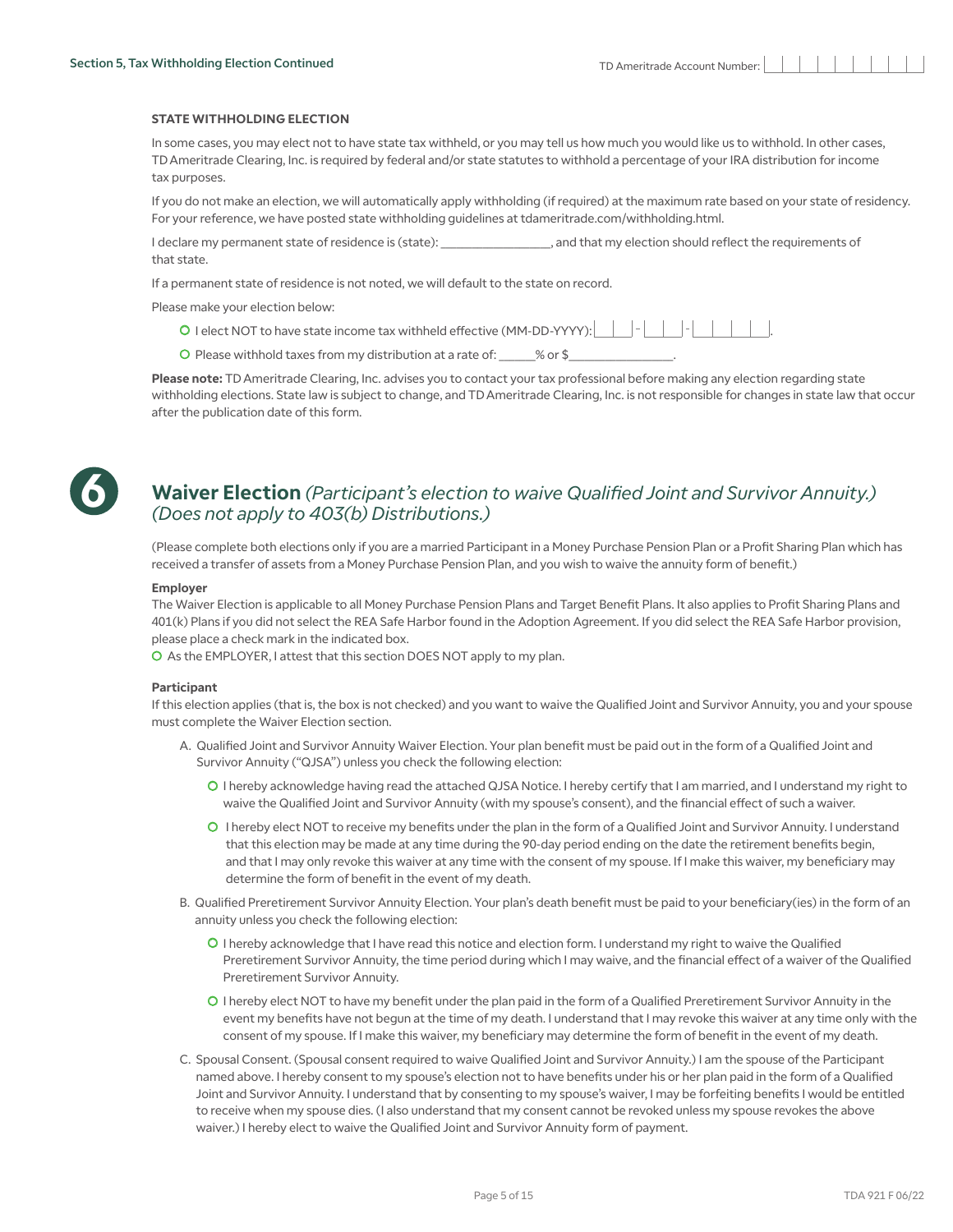X

**This section to be completed only if Section 6 applies.** I am the spouse of the Participant named above. I hereby consent to my spouse's election not to have benefits under his or her plan paid in the form of a Qualified Joint and Survivor Annuity. I understand that by consenting to my spouse's waiver, I may be forfeiting benefits I would be entitled to receive when my spouse dies. (I also understand that my consent cannot be revoked unless my spouse revokes the above waiver.) I hereby elect to waive the Qualified Joint and Survivor Annuity form of payment.

Spouse's Signature: Printed Legal Name

| Date: |                          |  |   |  |  |  |
|-------|--------------------------|--|---|--|--|--|
|       | $\overline{\phantom{a}}$ |  | - |  |  |  |

*Original signatures are required; electronic signatures and/or signature fonts are not authorized.* 



Sign Here

## **Important Information and Instructions**

#### **General**

Distributions from your qualified retirement plan are subject to federal (and in some cases, state) income tax withholding. For some distributions, you can elect not to have withholding apply. However, you cannot waive withholding on any eligible rollover distribution that is paid to you. See below for the definition of eligible rollover distribution and a description of the mandatory 20% withholding.

#### **Distributions That Are Not Eligible Rollover Distributions**

#### **Election of No Withholding**

If your distribution is not an eligible rollover distribution (see below for the definition of eligible rollover distribution and a description of the mandatory 20% withholding), you may elect not to have withholding apply. Check the withholding box (or boxes) if you do not want any federal (or state, if applicable) income tax withheld from your distribution. Even if you do not have income tax withheld, you are liable for payments of income tax on the taxable portion of your distribution. You may also be subject to tax penalties under the estimated tax payment rules if your payments of estimated tax and withholding, if any, are not adequate.

#### **Nonperiodic Distributions**

For non-periodic payments, the default withholding rate is 10%. You can choose to have a different rate by entering a rate between 0% and 100%.

**CAUTION:** Remember that there are penalties for not paying enough tax during the year, either through withholding or estimated tax payments. New retirees, especially, should see Publication 505. It explains the estimated tax requirements and penalties in detail. You may be able to avoid quarterly estimated tax payments by having enough tax withheld from your pension or annuity using Form W-4R.

#### **Instructions for Direct Rollover of Eligible Rollover Distributions**

Payments from the plan that are eligible rollover distributions can be taken in two ways. You may have all or any portion of your eligible rollover distribution either (1) paid in a direct rollover to an IRA or another employer plan or (2) paid to you. If you choose to have your plan benefit paid to you, you will receive only 80% of the payment, because the Plan Administrator is required to withhold 20% of the payment and send it to the IRS as income tax withholding to be credited against your taxes. You cannot waive that withholding.

Eligible rollover distributions are all distributions from the plan except the following:

- required minimum distributions;
- certain distributions that are part of a series of equal (or almost equal) periodic payments that will last for your lifetime (or joint lives of you and your beneficiary) or for a specified period of 10 years or more;
- distributions to nonspouse beneficiaries of deceased Participants;
- distributions of after-tax employee contributions; and
- distributions of elective deferrals due to hardship.

Your Plan Administrator has given or will give you a notice which describes your options in greater detail.

If you want your Plan Administrator to make a direct rollover of your plan payment to an IRA or another employer plan, you must provide certain information about that IRA or plan. Your Plan Administrator will specify that information. The Plan Administrator may ask you to complete and attach a Direct Rollover Request or similar form.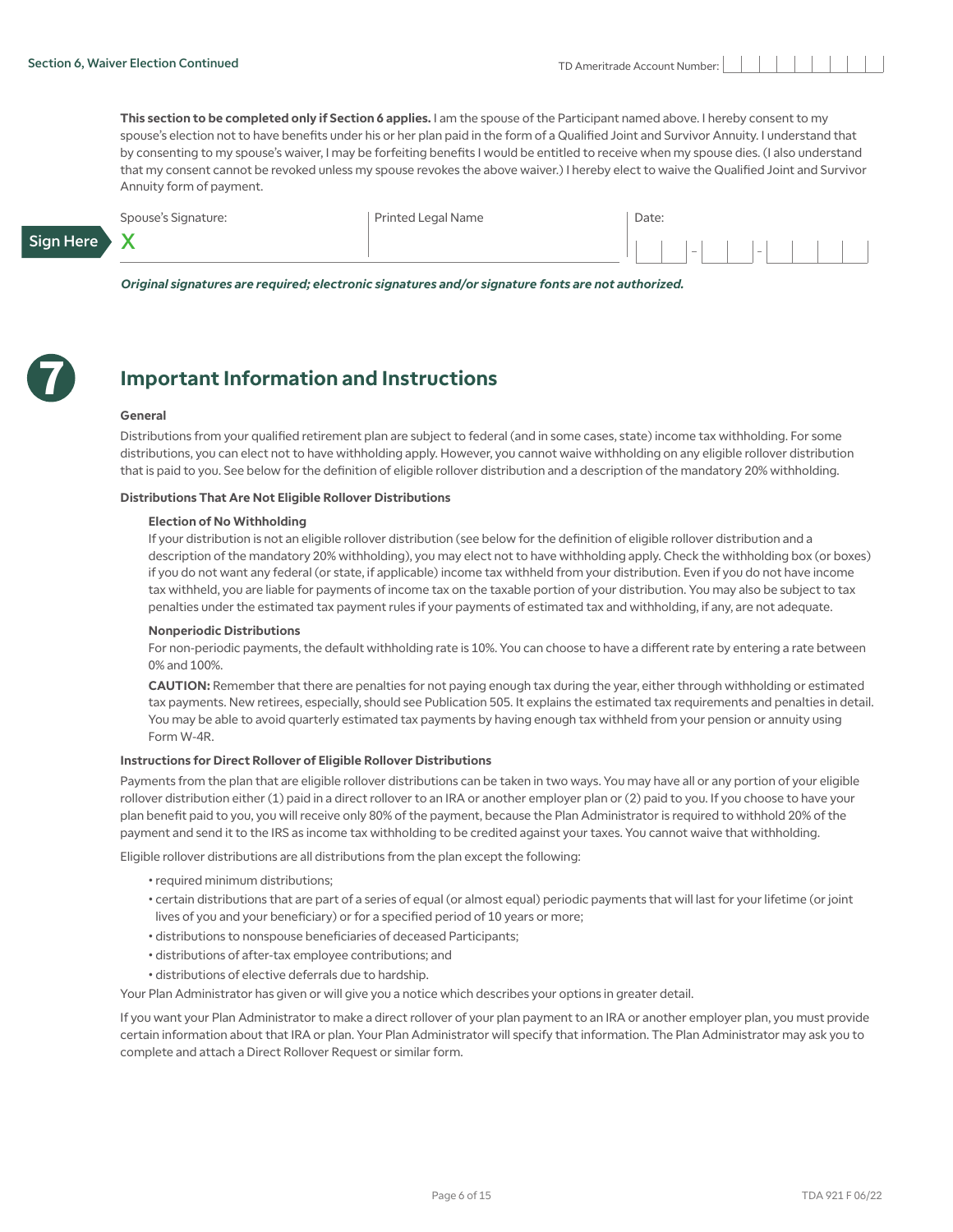## **Signature**

**8**

I have read and understand the "Distribution Notice" provided to me by the Plan Administrator. I hereby request payment from the qualified retirement plan designated above in the manner indicated. In addition, if I am eligible to waive the notice requirements under Section 402(f), 417(a)(3), and 411(a)(11) of the Internal Revenue Code, I hereby waive the 30-day notice period.

I certify that all information provided by me is true and accurate, and I agree to submit additional information if requested by the Plan Administrator (employer), financial organization (Prototype Sponsor), or any plan fiduciary. No tax advice has been given to me by either the Plan Administrator or Prototype Sponsor. All decisions regarding this distribution are my own. I expressly assume the responsibility for any adverse consequences which may arise from this distribution, and I agree that the Plan Administrator, Prototype Sponsor, and any Plan fiduciary shall in no way be responsible for those consequences.

As the Plan Administrator or employer, I certify that I have reviewed this form, including any applicable information related to plan loans in Section 3.

#### **\*If the Participant or Beneficiary and Plan Administrator or Employer is one and the same, please sign and date both the Plan Administrator and Participant Signature lines.**

| Sign Here | Participant or Beneficiary's Signature:     | <b>Printed Legal Name</b> | Date: | $\vert - \vert$ | $\vert - \vert$ |  |  |
|-----------|---------------------------------------------|---------------------------|-------|-----------------|-----------------|--|--|
| Sign Here | Plan Administrator or Employer's Signature: | Printed Legal Name        | Date: | $\  \cdot \ $   | $\vert - \vert$ |  |  |

*Original signatures are required; electronic signatures and/or signature fonts are not authorized.* 

Investment Products: Not FDIC Insured \* No Bank Guarantee \* May Lose Value

TD Ameritrade, Inc, and TD Ameritrade Clearing, Inc., members FINRA/SIPC, are subsidiaries of The Charles Schwab Corporation. TD Ameritrade is a trademark jointly owned by TD Ameritrade IP Company, Inc. and The Toronto-Dominion Bank. © 2022 Charles Schwab & Co. Inc. All rights reserved.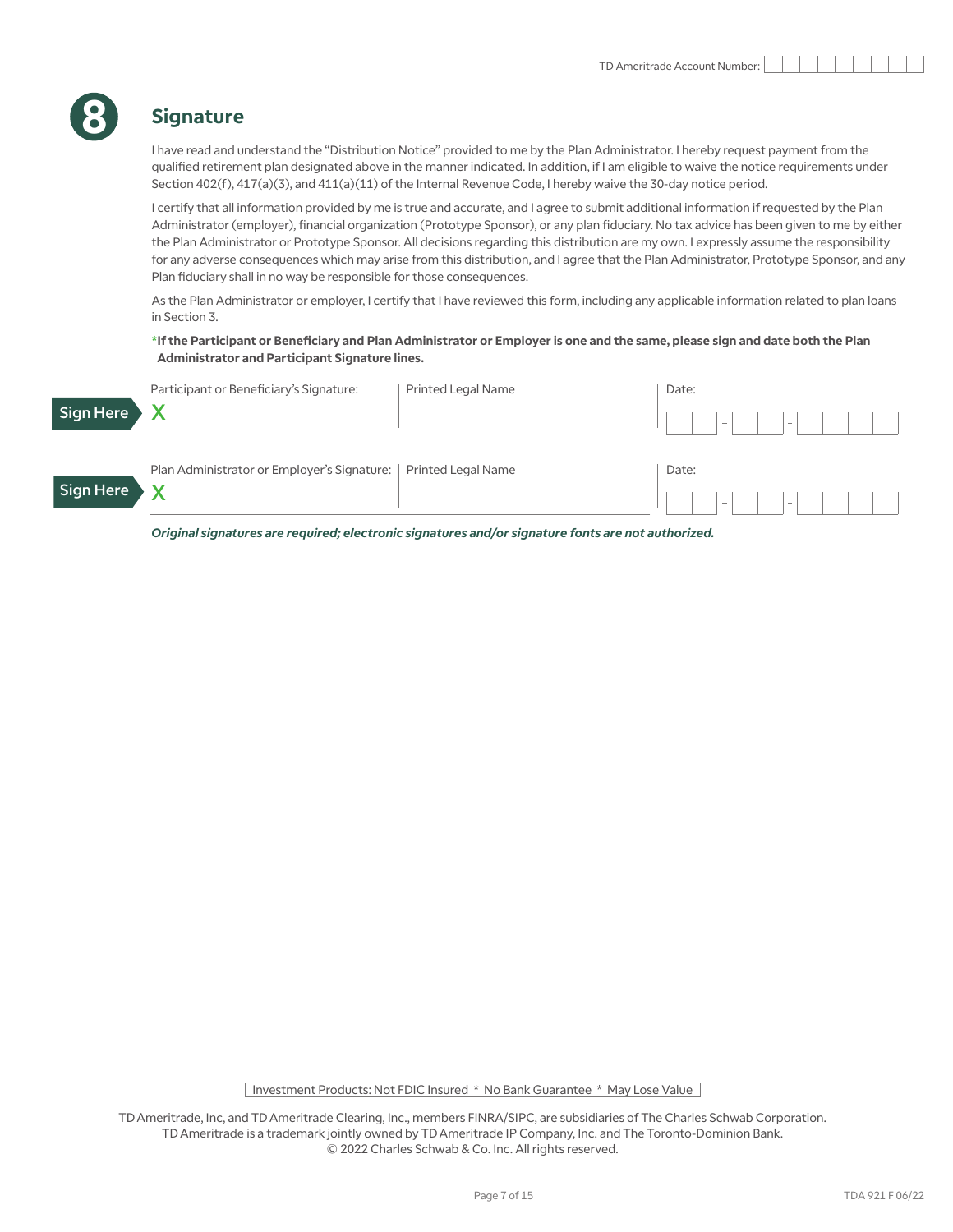## **Distribution Notice**

## **Non-Roth Notice**

## **Your Rollover Options for Payments Not From A Designated Roth Account**

You are receiving this notice because all or a portion of a payment you are receiving from your retirement plan (the "Plan") is eligible to be rolled over to an IRA or an employer plan. This notice is intended to help you decide whether to do such a rollover.

This notice describes the rollover rules that apply to payments from the Plan that are not from a designated Roth account *(a type of account with special tax rules in some employer plans)*. If you also receive a payment from a designated Roth account in the Plan, you will be provided a different notice for that payment, and the Plan administrator or the payor will tell you the amount that is being paid from each account.

Rules that apply to most payments from a plan are described in the "General Information About Rollovers" section. Special rules that only apply in certain circumstances are described in the "Special Rules and Options" section.

#### **General Information About Rollovers**

#### *How can a rollover affect my taxes?*

You will be taxed on a payment from the Plan if you do not roll it over. If you are under age 59½ and do not do a rollover, you will also have to pay a 10% additional income tax on early distributions *(unless an exception applies)*. However, if you do a rollover, you will not have to pay tax until you receive payments later and the 10% additional income tax will not apply if those payments are made after you are age 59½ *(or if an exception applies)*.

#### *Where may I roll over the payment?*

You may roll over the payment to either an IRA *(an individual retirement account or individual retirement annuity)* or an employer plan *(a tax-qualified plan, section 403(b) plan, or governmental section 457(b) plan)* that will accept the rollover. The rules of the IRA or employer plan that holds the rollover will determine your investment options, fees, and rights to payment from the IRA or employer plan *(for example, no spousal consent rules apply to IRAs and IRAs may not provide loans)*. Further, the amount rolled over will become subject to the tax rules that apply to the IRA or employer plan.

#### *How do I do a rollover?*

There are two ways to do a rollover. You can do either a direct rollover or a 60-day rollover.

- **If you do a direct rollover,** the Plan will make the payment directly to your IRA or an employer plan. You should contact the IRA sponsor or the administrator of the employer plan for information on how to do a direct rollover.
- **If you do not do a direct rollover,** you may still do a rollover by making a deposit into an IRA or eligible employer plan that will accept it. You will have 60 days after you receive the payment to make the deposit. If you do not do a direct rollover, the Plan is required to withhold 20% of the payment for federal income taxes *(up to the amount of cash and property received other than employer stock)*. This means that, in order to roll over the entire payment in a 60-day rollover, you must use other funds to make up for the 20% withheld. If you do not roll over the entire amount of the payment, the portion not rolled over will be taxed and will be subject to the 10% additional income tax on early distributions if you are under age 59½ *(unless an exception applies)*.

#### *How much may I roll over?*

If you wish to do a rollover, you may roll over all or part of the amount eligible for rollover. Any payment from the Plan is eligible for rollover, except:

- Certain payments spread over a period of at least 10 years or over your life or life expectancy *(or the lives or joint life expectancy of you and your beneficiary)*
- Required minimum distributions after age 72 *(or after death)*
- Hardship distributions
- ESOP dividends
- Corrective distributions of contributions that exceed tax law limitations
- Loans treated as deemed distributions *(for example, loans in default due to missed payments before your employment ends)*
- Cost of life insurance paid by the Plan
- Payments of certain automatic enrollment contributions requested to be withdrawn within 90 days of the first contribution
- Amounts treated as distributed because of a prohibited allocation of S corporation stock under an ESOP *(also, there will generally be adverse tax consequences if you roll over a distribution of S corporation stock to an IRA).*

The Plan administrator or the payor can tell you what portion of a payment is eligible for rollover.

#### *If I don't do a rollover, will I have to pay the 10% additional income tax on early distributions?*

If you are under age 59½, you will have to pay the 10% additional income tax on early distributions for any payment from the Plan *(including amounts withheld for income tax)* that you do not roll over, unless one of the exceptions listed below applies. This tax is in addition to the regular income tax on the payment not rolled over.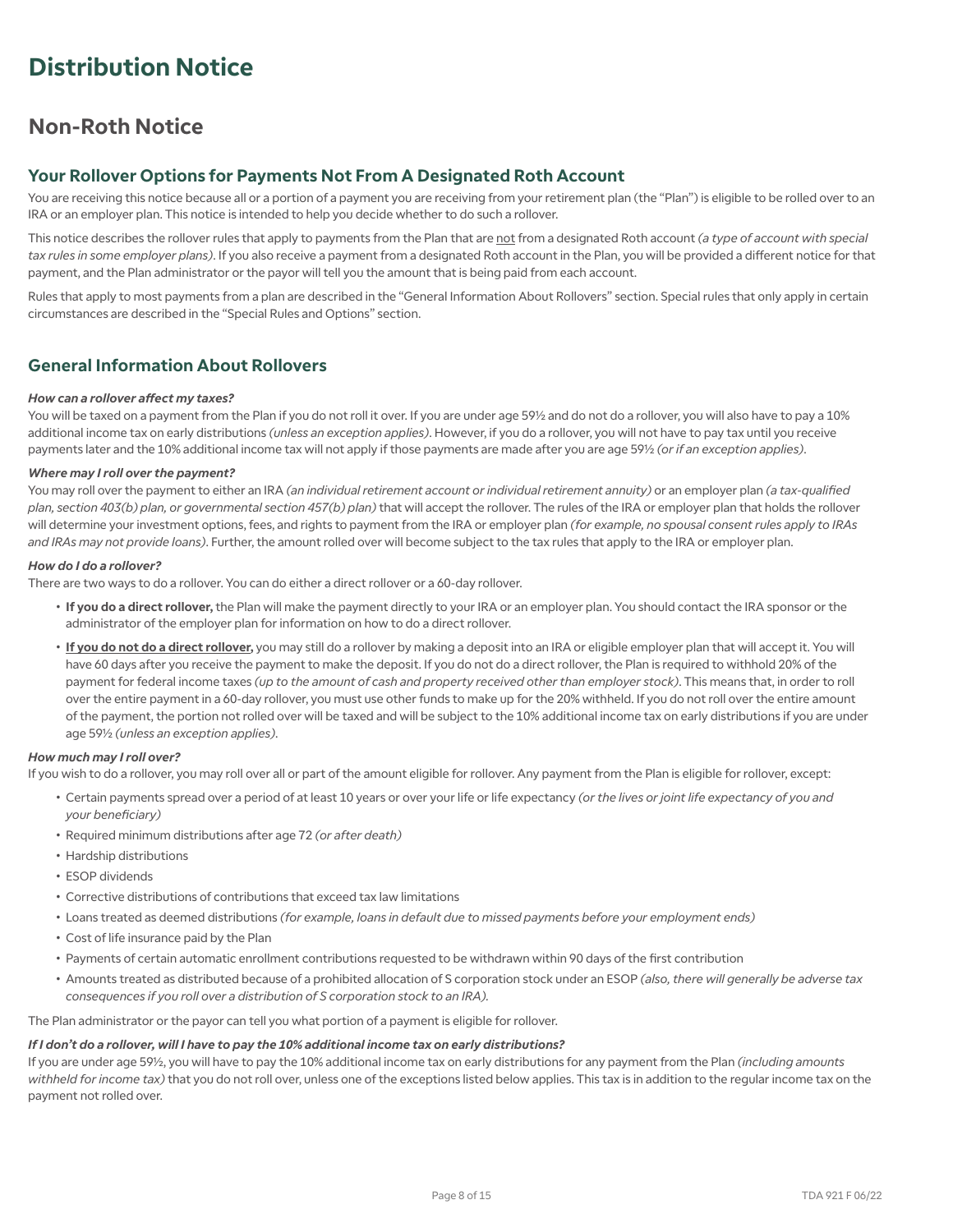The 10% additional income tax does not apply to the following payments from the Plan:

- Payments made after you separate from service if you will be at least age 55 in the year of the separation
- Payments that start after you separate from service if paid at least annually in equal or close to equal amounts over your life or life expectancy *(or the lives or joint life expectancy of you and your beneficiary)*
- Payments from a governmental defined benefit pension plan made after you separate from service if you are a public safety employee and you are at least age 50 in the year of the separation
- Payments made due to disability
- Payments after your death
- Payments of ESOP dividends
- Corrective distributions of contributions that exceed tax law limitations
- Cost of life insurance paid by the Plan
- Payments made directly to the government to satisfy a federal tax levy
- Payments made under a qualified domestic relations order (QDRO)
- Payments up to the amount of your deductible medical expenses
- Certain payments made while you are on active duty if you were a member of a reserve component called to duty after September 11, 2001 for more than 179 days
- Payments of certain automatic enrollment contributions requested to be withdrawn within 90 days of the first contribution.

#### *If I do a rollover to an IRA, will the 10% additional income tax apply to early distributions from the IRA?*

If you receive a payment from an IRA when you are under age 59½, you will have to pay the 10% additional income tax on early distributions from the IRA, unless an exception applies. In general, the exceptions to the 10% additional income tax for early distributions from an IRA are the same as the exceptions listed above for early distributions from a plan. However, there are a few differences for payments from an IRA, including:

- There is no exception for payments after separation from service that are made after age 55.
- The exception for qualified domestic relations orders (QDROs) does not apply *(although a special rule applies under which, as part of a divorce or separation agreement, a tax-free transfer may be made directly to an IRA of a spouse or former spouse)*.
- The exception for payments made at least annually in equal or close to equal amounts over a specified period applies without regard to whether you have had a separation from service.
- There are additional exceptions for (1) payments for qualified higher education expenses, (2) payments up to \$10,000 used in a qualified first-time home purchase, and (3) payments for health insurance premiums after you have received unemployment compensation for 12 consecutive weeks *(or would have been eligible to receive unemployment compensation but for self-employed status)*.

#### *Will I owe State income taxes?*

This notice does not describe any State or local income tax rules *(including withholding rules)*.

## **Special Rules and Options**

#### *If your payment includes after-tax contributions*

After-tax contributions included in a payment are not taxed. If a payment is only part of your benefit, an allocable portion of your after-tax contributions is included in the payment so you cannot take a payment of only after-tax contributions. However, if you have pre-1987 after-tax contributions maintained in a separate account, a special rule may apply to determine whether the after-tax contributions are included in a payment. In addition, special rules apply when you do a rollover, as described below.

You may roll over to an IRA a payment that includes after-tax contributions through either a direct rollover or a 60-day rollover. You must keep track of the aggregate amount of the after-tax contributions in all of your IRAs (in order to determine your taxable income for later payments from the IRAs). If you do a direct rollover of only a portion of the amount paid from the Plan and at the same time the rest is paid to you, the portion rolled over consists first of the amount that would be taxable if not rolled over. For example, assume you are receiving a distribution of \$12,000, of which \$2,000 is after-tax contributions. In this case, if you directly roll over \$10,000 to an IRA that is not a Roth IRA, no amount is taxable because the \$2,000 amount not directly rolled over is treated as being after-tax contributions. If you do a direct rollover of the entire amount paid from the Plan to two or more destinations at the same time, you can choose which destination receives the aftertax contributions. If you do a 60-day rollover to an IRA of only a portion of a payment made to you, the after-tax contributions are treated as rolled over last. For example, assume you are receiving a distribution of \$12,000, of which \$2,000 is after-tax contributions, and no part of the distribution is directly rolled over. In this case, if you roll over \$10,000 to an IRA in a 60-day rollover, no amount is taxable because the \$2,000 amount not rolled over is treated as being after-tax contributions.

You may roll over to an employer plan all of a payment that includes after-tax contributions, but only through a direct rollover *(and only if the receiving plan separately accounts for after-tax contributions and is not a governmental section 457(b) plan)*. You can do a 60-day rollover to an employer plan of part of a payment that includes after-tax contributions, but only up to the amount of the payment that would be taxable if not rolled over.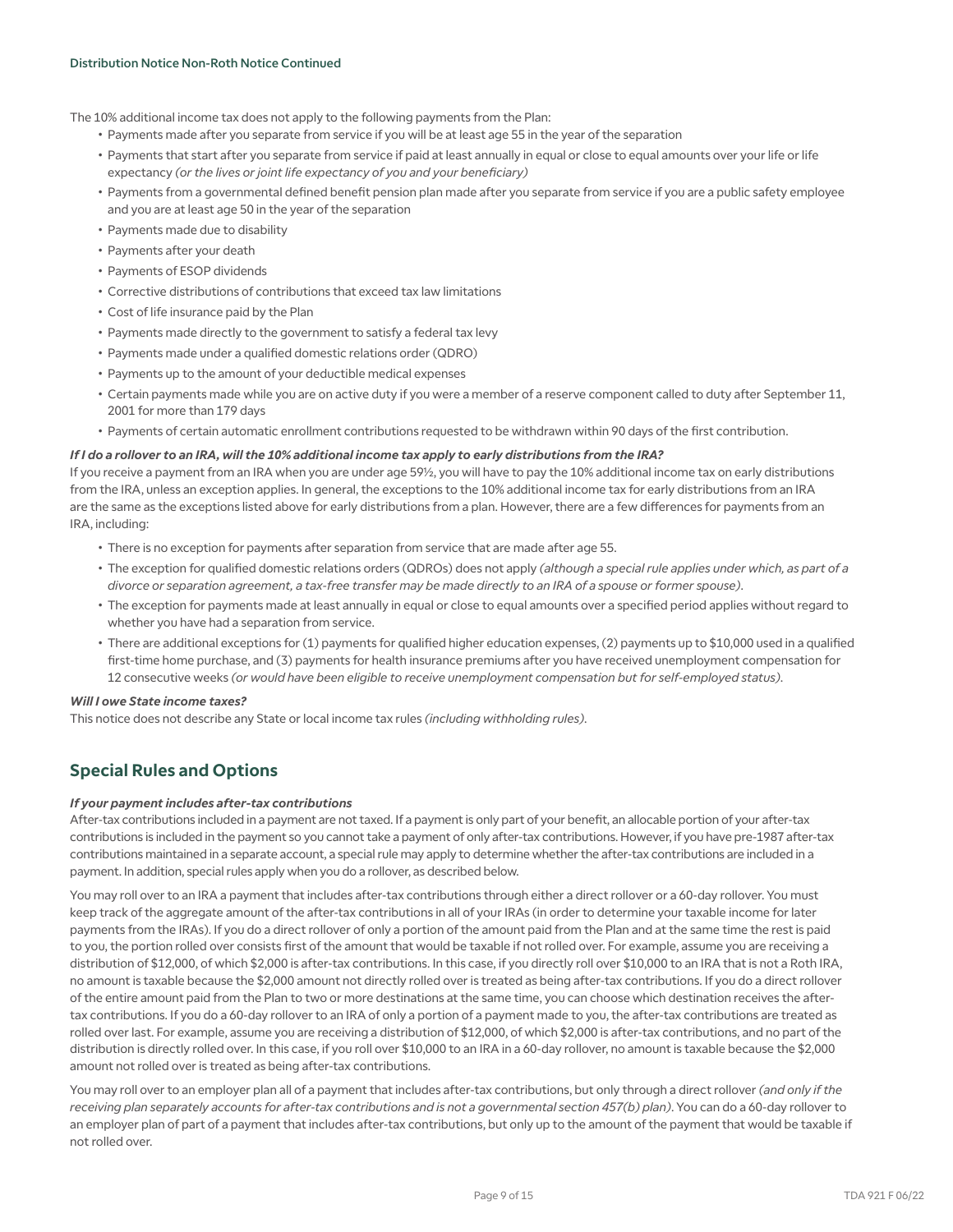#### *If you miss the 60-day rollover deadline*

Generally, the 60-day rollover deadline cannot be extended, but see the section entitled "If you have an outstanding loan that is being offset" for a longer deadline for certain loan offsets. The IRS, however, has the limited authority to waive the deadline under certain extraordinary circumstances, such as when external events prevented you from completing the rollover by the 60-day rollover deadline or the later deadline for certain loan offsets. There are three ways to obtain a waiver from the IRS: (1) you qualify for an automatic waiver, (2) you self-certify that you met the requirements of a waiver, or (3) you request and receive from the IRS a private letter ruling granting a waiver (private letter ruling requests require the payment of a nonrefundable user fee). For more information, see IRS Publication 590-A, *Contributions to Individual Retirement Arrangements (IRAs).*

#### *If your payment includes employer stock that you do not roll over*

If you do not do a rollover, you can apply a special rule to payments of employer stock *(or other employer securities)* that are either attributable to aftertax contributions or paid in a lump sum after separation from service *(or after age 59½, disability, or the participant's death)*. Under the special rule, the net unrealized appreciation on the stock will not be taxed when distributed from the Plan and will be taxed at capital gain rates when you sell the stock. Net unrealized appreciation is generally the increase in the value of employer stock after it was acquired by the Plan. If you do a rollover for a payment that includes employer stock *(for example, by selling the stock and rolling over the proceeds within 60 days of the payment)*, the special rule relating to the distributed employer stock will not apply to any subsequent payments from the IRA or employer plan. The Plan administrator can tell you the amount of any net unrealized appreciation.

#### *If you have an outstanding loan that is being offset*

If you have an outstanding loan from the Plan, your Plan benefit may be offset by the amount of the loan, typically when your employment ends. The loan offset amount is treated as a distribution to you at the time of the offset and will be taxed (including the 10% additional income tax on early distributions, unless an exception applies) unless you do a 60-day rollover in the amount of the loan offset to an IRA or employer plan. If, however, a loan offset occurs due to your termination of employment (or due to the termination of the Plan), then instead of 60 days to rollover the loan offset you have until the due date of your Federal individual income tax return (including extensions) for the year in which the plan offsets the loan offset to complete a rollover.

#### *If you were born on or before January 1, 1936*

If you were born on or before January 1, 1936 and receive a lump sum distribution that you do not roll over, special rules for calculating the amount of the tax on the payment might apply to you. For more information, see IRS Publication 575, *Pension and Annuity Income*.

#### *If your payment is from a governmental section 457(b) plan*

If the Plan is a governmental section 457(b) plan, the same rules described elsewhere in this notice generally apply, allowing you to roll over the payment to an IRA or an employer plan that accepts rollovers. One difference is that, if you do not do a rollover, you will not have to pay the 10% additional income tax on early distributions from the Plan even if you are under age 59½ *(unless the payment is from a separate account holding rollover contributions that were made to the Plan from a tax-qualified plan, a section 403(b) plan, or an IRA)*. However, if you do a rollover to an IRA or to an employer plan that is not a governmental section 457(b) plan, a later distribution made before age 59½ will be subject to the 10% additional income tax on early distributions *(unless an exception applies)*. Other differences are that you cannot do a rollover if the payment is due to an "unforeseeable emergency" and the special rules under "If your payment includes employer stock that you do not roll over" and "If you were born on or before January 1, 1936" do not apply.

#### *If you are an eligible retired public safety officer and your pension payment is used to pay for health coverage or qualified long-term care insurance*

If the Plan is a governmental plan, you retired as a public safety officer, and your retirement was by reason of disability or was after normal retirement age, you can exclude from your taxable income plan payments paid directly as premiums to an accident or health plan (*or a qualified long-term care insurance contract)* that your employer maintains for you, your spouse, or your dependents, up to a maximum of \$3,000 annually. For this purpose, a public safety officer is a law enforcement officer, firefighter, chaplain, or member of a rescue squad or ambulance crew.

#### *If you roll over your payment to a Roth IRA*

If you roll over a payment from the Plan to a Roth IRA, a special rule applies under which the amount of the payment rolled over (reduced by any after-tax amounts) will be taxed. However, the 10% additional income tax on early distributions will not apply (unless you take the amount rolled over out of the Roth IRA within 5 years, counting from January 1 of the year of the rollover).

If you roll over the payment to a Roth IRA, later payments from the Roth IRA that are qualified distributions will not be taxed (including earnings after the rollover). A qualified distribution from a Roth IRA is a payment made after you are age 59½ (or after your death or disability, or as a qualified firsttime homebuyer distribution of up to \$10,000) and after you have had a Roth IRA for at least 5 years. In applying this 5-year rule, you count from January 1 of the year for which your first contribution was made to a Roth IRA. Payments from the Roth IRA that are not qualified distributions will be taxed to the extent of earnings after the rollover, including the 10% additional income tax on early distributions (unless an exception applies). You do not have to take required minimum distributions from a Roth IRA during your lifetime. For more information, see IRS Publication 590-A, *Contributions to Individual Retirement Arrangements (IRAs),* and IRS Publication 590-B, *Distributions from Individual Retirement Arrangements (IRAs).*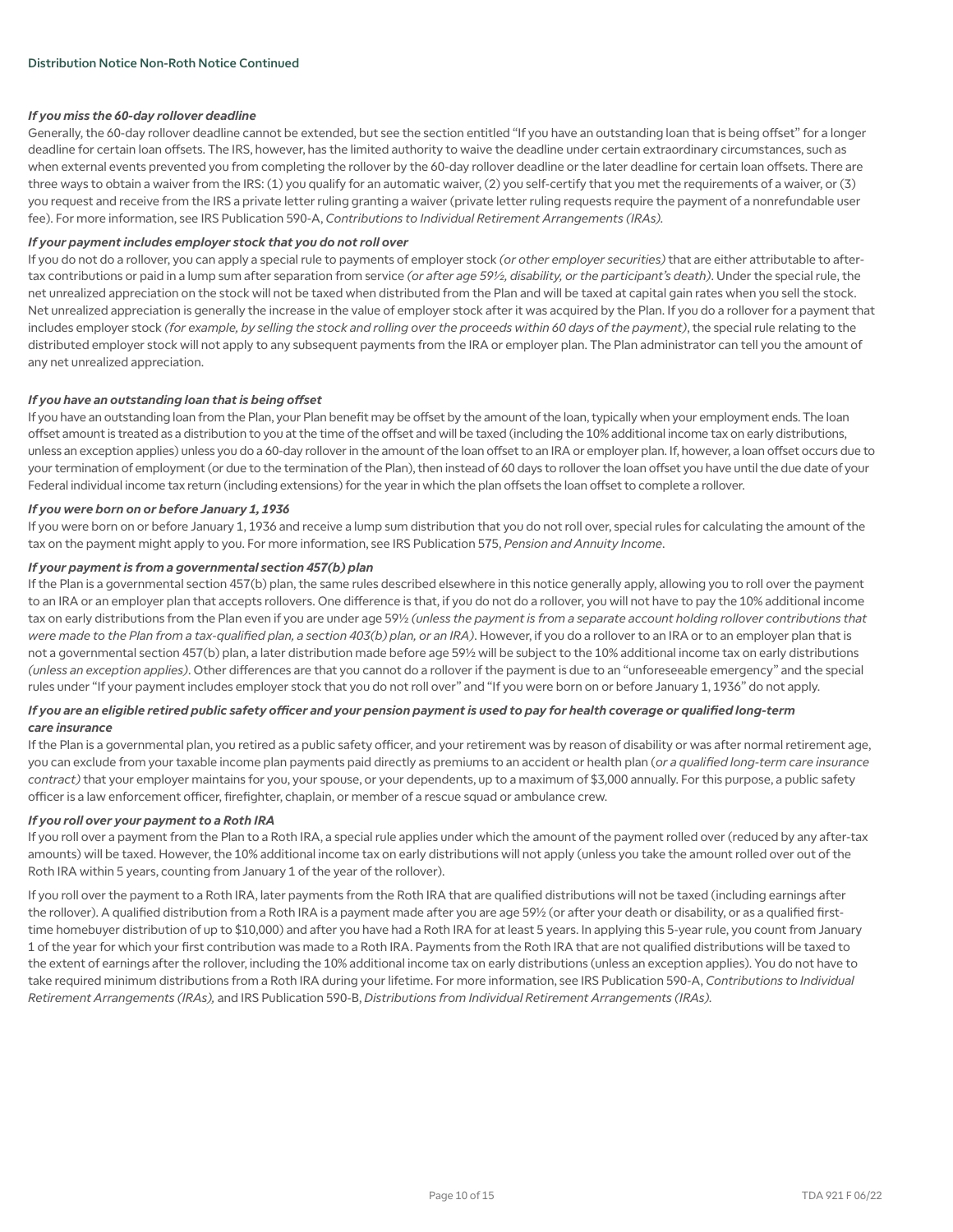#### Distribution Notice Non-Roth Notice Continued

#### *If you do a rollover to a designated Roth account in the Plan*

You cannot roll over a distribution to a designated Roth account in another employer's plan. However, you can roll the distribution over into a designated Roth account in the distributing Plan. If you roll over a payment from the Plan to a designated Roth account in the Plan, the amount of the payment rolled over (reduced by any after-tax amounts directly rolled over) will be taxed. However, the 10% additional tax on early distributions will not apply (unless you take the amount rolled over out of the designated Roth account within the 5-year period that begins on January 1 of the year of the rollover). If you roll over the payment to a designated Roth account in the Plan, later payments from the designated Roth account that are qualified distributions will not be taxed (including earnings after the rollover). A qualified distribution from a designated Roth account is a payment made both after you are age 591/2 (or after your death or disability) and after you have had a designated Roth account in the Plan for at least 5 years. In applying this 5-year rule, you count from January 1 of the year your first contribution was made to the designated Roth account. However, if you made a direct rollover to a designated Roth account in the Plan from a designated Roth account in a plan of another employer, the 5-year period begins on January 1 of the year you made the first contribution to the designated Roth account in the Plan or, if earlier, to the designated Roth account in the plan of the other employer. Payments from the designated Roth account that are not qualified distributions will be taxed to the extent of earnings after the rollover, including the 10% additional income tax on early distributions (unless an exception applies).

#### *If you are not a plan participant*

Payments after death of the participant. If you receive a distribution after the participant's death that you do not roll over, the distribution will generally be taxed in the same manner described elsewhere in this notice. However, the 10% additional income tax on early distributions and the special rules for public safety officers do not apply, and the special rule described under the section "If you were born on or before January 1, 1936" applies only if the participant was born on or before January 1, 1936.

**If you are a surviving spouse.** If you receive a payment from the Plan as the surviving spouse of a deceased participant, you have the same rollover options that the participant would have had, as described elsewhere in this notice. In addition, if you choose to do a rollover to an IRA, you may treat the IRA as your own or as an inherited IRA.

An IRA you treat as your own is treated like any other IRA of yours, so that payments made to you before you are age 59½ will be subject to the 10% additional income tax on early distributions *(unless an exception applies)* and required minimum distributions from your IRA do not have to start until after you are age 72.

If you treat the IRA as an inherited IRA, payments from the IRA will not be subject to the 10% additional income tax on early distributions. However, if the participant had started taking required minimum distributions, you will have to receive required minimum distributions from the inherited IRA. If the participant had not started taking required minimum distributions from the Plan, you will not have to start receiving required minimum distributions from the inherited IRA until the year the participant would have been age 72.

**If you are a surviving beneficiary other than a spouse.** If you receive a payment from the Plan because of the participant's death and you are a designated beneficiary other than a surviving spouse, the only rollover option you have is to do a direct rollover to an inherited IRA. Payments from the inherited IRA will not be subject to the 10% additional income tax on early distributions. You will have to receive required minimum distributions from the inherited IRA.

Payments under a qualified domestic relations order. If you are the spouse or former spouse of the participant who receives a payment from the Plan under a qualified domestic relations order (QDRO), you generally have the same options the participant would have *(for example, you may roll over the payment to your own IRA or an eligible employer plan that will accept it)*. Payments under the QDRO will not be subject to the 10% additional income tax on early distributions.

#### *If you are a nonresident alien*

If you are a nonresident alien and you do not do a direct rollover to a U.S. IRA or U.S. employer plan, instead of withholding 20%, the Plan is generally required to withhold 30% of the payment for federal income taxes. If the amount withheld exceeds the amount of tax you owe *(as may happen if you do a 60-day rollover)*, you may request an income tax refund by filing Form 1040NR and attaching your Form 1042-S. See Form W-8BEN for claiming that you are entitled to a reduced rate of withholding under an income tax treaty. For more information, see also IRS Publication 519, *U.S. Tax Guide for Aliens*, and IRS Publication 515, *Withholding of Tax on Nonresident Aliens and Foreign Entities*.

#### *Other special rules*

If a payment is one in a series of payments for less than 10 years, your choice whether to make a direct rollover will apply to all later payments in the series *(unless you make a different choice for later payments)*.

If your payments for the year are less than \$200 *(not including payments from a designated Roth account in the Plan)*, the Plan is not required to allow you to do a direct rollover and is not required to withhold for federal income taxes. However, you may do a 60-day rollover.

Unless you elect otherwise, a mandatory cashout of more than \$1,000 *(not including payments from a designated Roth account in the Plan)* will be directly rolled over to an IRA chosen by the Plan administrator or the payor. A mandatory cashout is a payment from a plan to a participant made before age 62 *(or normal retirement age, if later)* and without consent, where the participant's benefit does not exceed \$5,000 *(not including any amounts held under the plan as a result of a prior rollover made to the plan)*.

You may have special rollover rights if you recently served in the U.S. Armed Forces. For more information, see IRS Publication 3, *Armed Forces' Tax Guide*.

#### **For More Information**

You may wish to consult with the Plan administrator or payor, or a professional tax advisor, before taking a payment from the Plan. Also, you can find more detailed information on the federal tax treatment of payments from employer plans in: IRS Publication 575, *Pension and Annuity Income*; IRS Publication 590-A, *Contributions to Individual Retirement Arrangements (IRAs);* IRS Publication 590-B, *Distributions from Individual Retirement Arrangements (IRAs);* and IRS Publication 571, *Tax-Sheltered Annuity Plans (403(b) Plans).* These publications are available from a local IRS office, on the web at www.irs.gov, or by calling 1-800-TAX-FORM.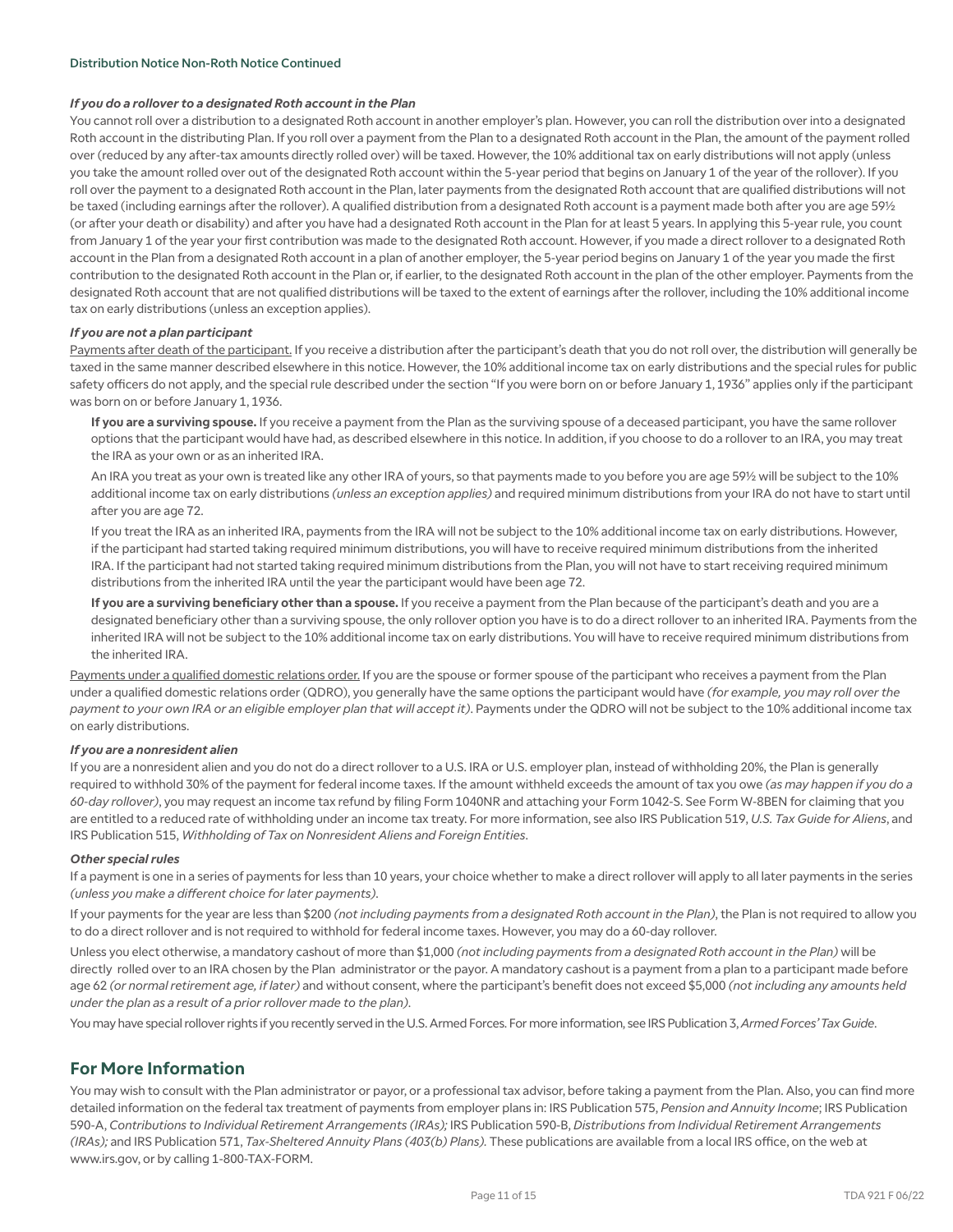## **Your Rollover Options For Payments From A Designated Roth Accoun**

You are receiving this notice because all or a portion of a payment you are receiving from your retirement plan (the "Plan") is eligible to be rolled over to a Roth IRA or designated Roth account in an employer plan. This notice is intended to help you decide whether to do a rollover.

**This notice describes the rollover rules that apply to payments from the Plan that are from a designated Roth account.** If you also receive a payment from the Plan that is not from a designated Roth account, you will be provided a different notice for that payment, and the Plan administrator or the payor will tell you the amount that is being paid from each account.

Rules that apply to most payments from a designated Roth account are described in the "General Information About Rollovers" section. Special rules that only apply in certain circumstances are described in the "Special Rules and Options" section.

#### **General Information About Rollovers**

#### *How can a rollover affect my taxes?*

After-tax contributions included in a payment from a designated Roth account are not taxed, but earnings might be taxed. The tax treatment of earnings included in the payment depends on whether the payment is a qualified distribution. If a payment is only part of your designated Roth account, the payment will include an allocable portion of the earnings in your designated Roth account.

If the payment from the Plan is not a qualified distribution and you do not do a rollover to a Roth IRA or a designated Roth account in an employer plan, you will be taxed on the earnings in the payment. If you are under age 59½, a 10% additional income tax on early distributions will also apply to the earnings *(unless an exception applies)*. However, if you do a rollover, you will not have to pay taxes currently on the earnings and you will not have to pay taxes later on payments that are qualified distributions.

If the payment from the Plan is a qualified distribution, you will not be taxed on any part of the payment even if you do not do a rollover. If you do a rollover, you will not be taxed on the amount you roll over and any earnings on the amount you roll over will not be taxed if paid later in a qualified distribution.

A qualified distribution from a designated Roth account in the Plan is a payment made after you are age 59½ *(or after your death or disability)* and after you have had a designated Roth account in the Plan for at least 5 years. In applying the 5-year rule, you count from January 1 of the year your first contribution was made to the designated Roth account. However, if you did a direct rollover to a designated Roth account in the Plan from a designated Roth account in another employer plan, your participation will count from January 1 of the year your first contribution was made to the designated Roth account in the Plan or, if earlier, to the designated Roth account in the other employer plan.

#### *Where may I roll over the payment?*

You may roll over the payment to either a Roth IRA *(a Roth individual retirement account or Roth individual retirement annuity)* or a designated Roth account in an employer plan *(a tax-qualified plan or section 403(b) plan)* that will accept the rollover. The rules of the Roth IRA or employer plan that holds the rollover will determine your investment options, fees, and rights to payment from the Roth IRA or employer plan *(for example, no spousal consent rules apply to Roth IRAs and Roth IRAs may not provide loans)*. Further, the amount rolled over will become subject to the tax rules that apply to the Roth IRA or the designated Roth account in the employer plan. In general, these tax rules are similar to those described elsewhere in this notice, but differences include:

- If you do a rollover to a Roth IRA, all of your Roth IRAs will be considered for purposes of determining whether you have satisfied the 5-year rule *(counting from January 1 of the year for which your first contribution was made to any of your Roth IRAs)*.
- If you do a rollover to a Roth IRA, you will not be required to take a distribution from the Roth IRA during your lifetime and you must keep track of the aggregate amount of the after-tax contributions in all of your Roth IRAs *(in order to determine your taxable income for later Roth IRA payments that are not qualified distributions)*.
- Eligible rollover distributions from a Roth IRA can only be rolled over to another Roth IRA.

#### *How do I do a rollover?*

There are two ways to do a rollover. You can either do a direct rollover or a 60-day rollover.

If you do a direct rollover, the Plan will make the payment directly to your Roth IRA or designated Roth account in an employer plan. You should contact the Roth IRA sponsor or the administrator of the employer plan for information on how to do a direct rollover.

If you do not do a direct rollover, you may still do a rollover by making a deposit within 60 days into a Roth IRA, whether the payment is a qualified or nonqualified distribution. In addition, you can do a rollover by making a deposit within 60 days into a designated Roth account in an employer plan if the payment is a nonqualified distribution and the rollover does not exceed the amount of the earnings in the payment. You cannot do a 60-day rollover to an employer plan of any part of a qualified distribution. If you receive a distribution that is a nonqualified distribution and you do not roll over an amount at least equal to the earnings allocable to the distribution, you will be taxed on the amount of those earnings not rolled over, including the 10% additional income tax on early distributions if you are under age 59½ *(unless an exception applies)*.

If you do a direct rollover of only a portion of the amount paid from the Plan and a portion is paid to you at the same time, the portion directly rolled over consists first of earnings.

If you do not do a direct rollover and the payment is not a qualified distribution, the Plan is required to withhold 20% of the earnings for federal income taxes *(up to the amount of cash and property received other than employer stock)*. This means that, in order to roll over the entire payment in a 60-day rollover to a Roth IRA, you must use other funds to make up for the 20% withheld.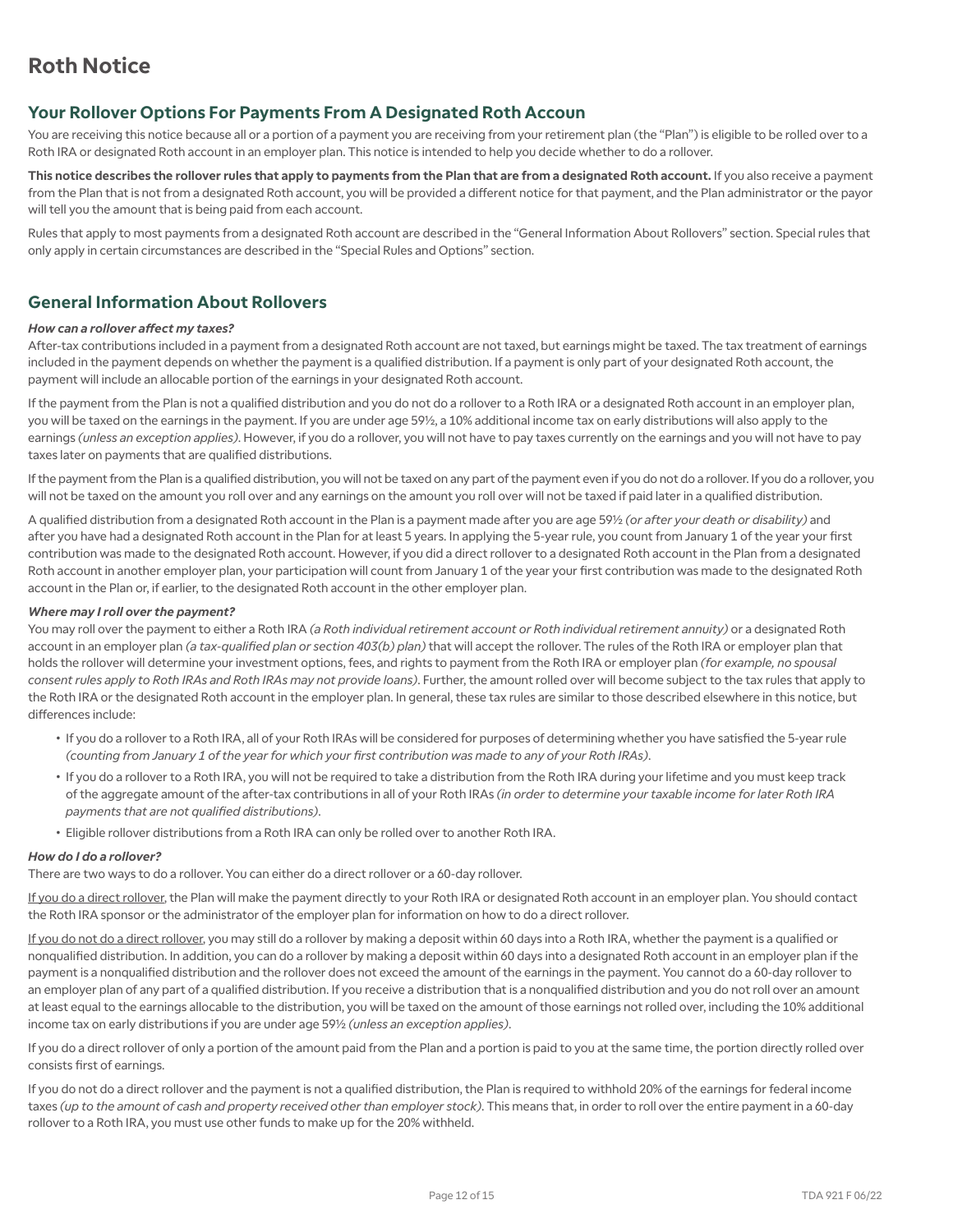#### Distribution Notice Roth Notice Continued

#### *How much may I roll over?*

If you wish to do a rollover, you may roll over all or part of the amount eligible for rollover. Any payment from the Plan is eligible for rollover, except:

- Certain payments spread over a period of at least 10 years or over your life or life expectancy *(or the lives or joint life expectancy of you and your beneficiary)*
- Required minimum distributions after age 72 *(or after death)*
- Hardship distributions
- ESOP dividends
- Corrective distributions of contributions that exceed tax law limitations
- Loans treated as deemed distributions *(for example, loans in default due to missed payments before your employment ends)*
- Cost of life insurance paid by the Plan
- Payments of certain automatic enrollment contributions requested to be withdrawn within 90 days of the first contribution
- Amounts treated as distributed because of a prohibited allocation of S corporation stock under an ESOP *(also, there will generally be adverse tax consequences if S corporation stock is held by an IRA).*

The Plan administrator or the payor can tell you what portion of a payment is eligible for rollover.

#### *If I don't do a rollover, will I have to pay the 10% additional income tax on early distributions?*

If a payment is not a qualified distribution and you are under age 59½, you will have to pay the 10% additional income tax on early distributions with respect to the earnings allocated to the payment that you do not roll over *(including amounts withheld for income tax)*, unless one of the exceptions listed below applies. This tax is in addition to the regular income tax on the earnings not rolled over.

The 10% additional income tax does not apply to the following payments from the Plan:

- Payments made after you separate from service if you will be at least age 55 in the year of the separation
- Payments that start after you separate from service if paid at least annually in equal or close to equal amounts over your life or life expectancy *(or the lives or joint life expectancy of you and your beneficiary)*
- Payments made due to disability
- Payments after your death
- Payments of ESOP dividends
- Corrective distributions of contributions that exceed tax law limitations
- Cost of life insurance paid by the Plan
- Payments made directly to the government to satisfy a federal tax levy
- Payments made under a qualified domestic relations order (QDRO)
- Payments up to the amount of your deductible medical expenses
- Certain payments made while you are on active duty if you were a member of a reserve component called to duty after September 11, 2001 for more than 179 days
- Payments of certain automatic enrollment contributions requested to be withdrawn within 90 days of the first contribution.

#### *If I do a rollover to a Roth IRA, will the 10% additional income tax apply to early distributions from the IRA?*

If you receive a payment from a Roth IRA when you are under age 59½, you will have to pay the 10% additional income tax on early distributions on the earnings paid from the Roth IRA, unless an exception applies or the payment is a qualified distribution. In general, the exceptions to the 10% additional income tax for early distributions from a Roth IRA listed above are the same as the exceptions for early distributions from a plan.

However, there are a few differences for payments from a Roth IRA, including:

- There is no special exception for payments after separation from service.
- The exception for qualified domestic relations orders (QDROs) does not apply *(although a special rule applies under which, as part of a divorce or separation agreement, a tax-free transfer may be made directly to a Roth IRA of a spouse or former spouse)*.
- The exception for payments made at least annually in equal or close to equal amounts over a specified period applies without regard to whether you have had a separation from service.
- There are additional exceptions for (1) payments for qualified higher education expenses, (2) payments up to \$10,000 used in a qualified first-time home purchase, and (3) payments for health insurance premiums after you have received unemployment compensation for 12 consecutive weeks (or would have been eligible to receive unemployment compensation but for self-employed status).

#### *Will I owe State income taxes?*

This notice does not describe any State or local income tax rules *(including withholding rules)*.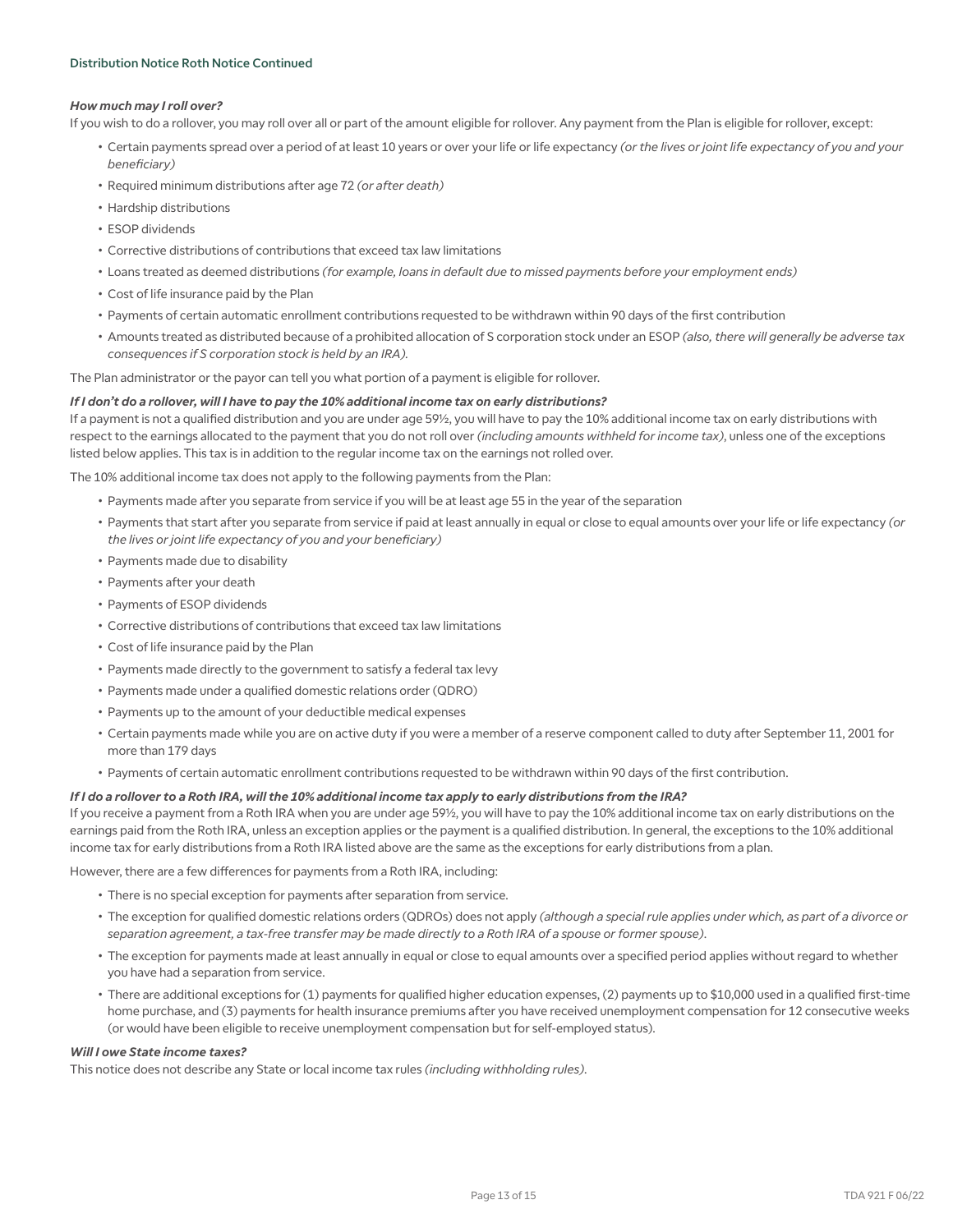## **Special Rules and Options**

#### *If you miss the 60-day rollover deadline*

Generally, the 60-day rollover deadline cannot be extended but see the section entitled "If you have an outstanding loan that is being offset" for a longer deadline for certain loan offsets. The IRS, however, has the limited authority to waive the deadline under certain extraordinary circumstances, such as when external events prevented you from completing the rollover by the 60-day rollover deadline or the later deadline for certain loan offsets. There are three ways to obtain a waiver from the IRS: (1) you qualify for an automatic waiver, (2) you self-certify that you met the requirements of a waiver, or (3) you request and receive from the IRS a private letter ruling granting a waiver (private letter ruling requests require the payment of a nonrefundable user fee). For more information, see IRS Publication 590-A, *Contributions to Individual Retirement Arrangements (IRAs).*

#### *If your payment includes employer stock that you do not roll over*

If you receive a payment that is not a qualified distribution and you do not roll it over, you can apply a special rule to payments of employer stock *(or other employer securities)* that are paid in a lump sum after separation from service *(or after age 59½, disability, or the participant's death)*. Under the special rule, the net unrealized appreciation on the stock included in the earnings in the payment will not be taxed when distributed to you from the Plan and will be taxed at capital gain rates when you sell the stock. If you do a rollover to a Roth IRA for a nonqualified distribution that includes employer stock *(for example, by selling the stock and rolling over the proceeds within 60 days of the distribution)*, you will not have any taxable income and the special rule relating to the distributed employer stock will not apply to any subsequent payments from the Roth IRA or employer plan. Net unrealized appreciation is generally the increase in the value of the employer stock after it was acquired by the Plan. The Plan administrator can tell you the amount of any net unrealized appreciation.

If you receive a payment that is a qualified distribution that includes employer stock and you do not roll it over, your basis in the stock *(used to determine gain or loss when you later sell the stock)* will equal the fair market value of the stock at the time of the payment from the Plan.

#### *If you have an outstanding loan that is being offset*

If you have an outstanding loan from the Plan, your Plan benefit may be offset by the amount of the loan, typically when your employment ends. The loan offset amount is treated as a distribution to you at the time of the offset and, if the distribution is a nonqualified distribution, the earnings in the loan offset will be taxed *(including the 10% additional income tax on early distributions, unless an exception applies)* unless you do a 60-day rollover in the amount of the earnings in the loan offset to a Roth IRA or designated Roth account in an employer plan. If, however, a loan offset occurs due to your termination of employment (or due to the termination of the Plan), then instead of 60 days to rollover the loan offset you have until the due date of your Federal individual income tax return (including extensions) for the year in which the plan offsets the loan offset to complete a rollover.

#### *If you receive a nonqualified distribution and you were born on or before January 1, 1936*

If you were born on or before January 1, 1936, and receive a lump sum distribution that is not a qualified distribution and that you do not roll over, special rules for calculating the amount of the tax on the earnings in the payment might apply to you. For more information, see IRS Publication 575, *Pension and Annuity Income*.

#### *If you receive a nonqualified distribution, are an eligible retired public safety officer, and your pension payment is used to pay for health coverage or qualified long-term care insurance*

If the Plan is a governmental plan, you retired as a public safety officer, and your retirement was by reason of disability or was after normal retirement age, you can exclude from your taxable income nonqualified distributions paid directly as premiums to an accident or health plan *(or a qualified long-term care*  insurance contract) that your employer maintains for you, your spouse, or your dependents, up to a maximum of \$3,000 annually. For this purpose, a public safety officer is a law enforcement officer, firefighter, chaplain, or member of a rescue squad or ambulance crew.

#### *If you are not a plan participant*

Payments after death of the participant. If you receive a distribution after the participant's death that you do not roll over, the distribution will generally be taxed in the same manner described elsewhere in this notice. However, whether the payment is a qualified distribution generally depends on when the participant first made a contribution to the designated Roth account in the Plan. Also, the 10% additional income tax on early distributions and the special rules for public safety officers do not apply, and the special rule described under the section "If you receive a nonqualified distribution and you were born on or before January 1, 1936" applies only if the participant was born on or before January 1, 1936.

**If you are a surviving spouse.** If you receive a payment from the Plan as the surviving spouse of a deceased participant, you have the same rollover options that the participant would have had, as described elsewhere in this notice. In addition, if you choose to do a rollover to a Roth IRA, you may treat the Roth IRA as your own or as an inherited Roth IRA.

A Roth IRA you treat as your own is treated like any other Roth IRA of yours, so that you will not have to receive any required minimum distributions during your lifetime and earnings paid to you in a nonqualified distribution before you are age 59½ will be subject to the 10% additional income tax on early distributions *(unless an exception applies)*.

If you treat the Roth IRA as an inherited Roth IRA, payments from the Roth IRA will not be subject to the 10% additional income tax on early distributions. An inherited Roth IRA is subject to required minimum distributions. If the participant had started taking required minimum distributions from the Plan, you will have to receive required minimum distributions from the inherited Roth IRA. The new inherited Roth IRA owner will be subjected to required minimum distributions at either 70 1/2 or 72 dependent upon the age of the decedent. (If the decedent was born on or before June 30, 1949, the inherited Roth is subjected to distribute the required minimum when the decedent would have turned 70 1/2. If they were born after June 30, 1949, the age is 72.)

**If you are a surviving beneficiary other than a spouse.** If you receive a payment from the Plan because of the participant's death and you are a designated beneficiary other than a surviving spouse, the only rollover option you have is to do a direct rollover to an inherited Roth IRA. Payments from the inherited Roth IRA, even if made in a nonqualified distribution, will not be subject to the 10% additional income tax on early distributions. You will have to receive required minimum distributions from the inherited Roth IRA.